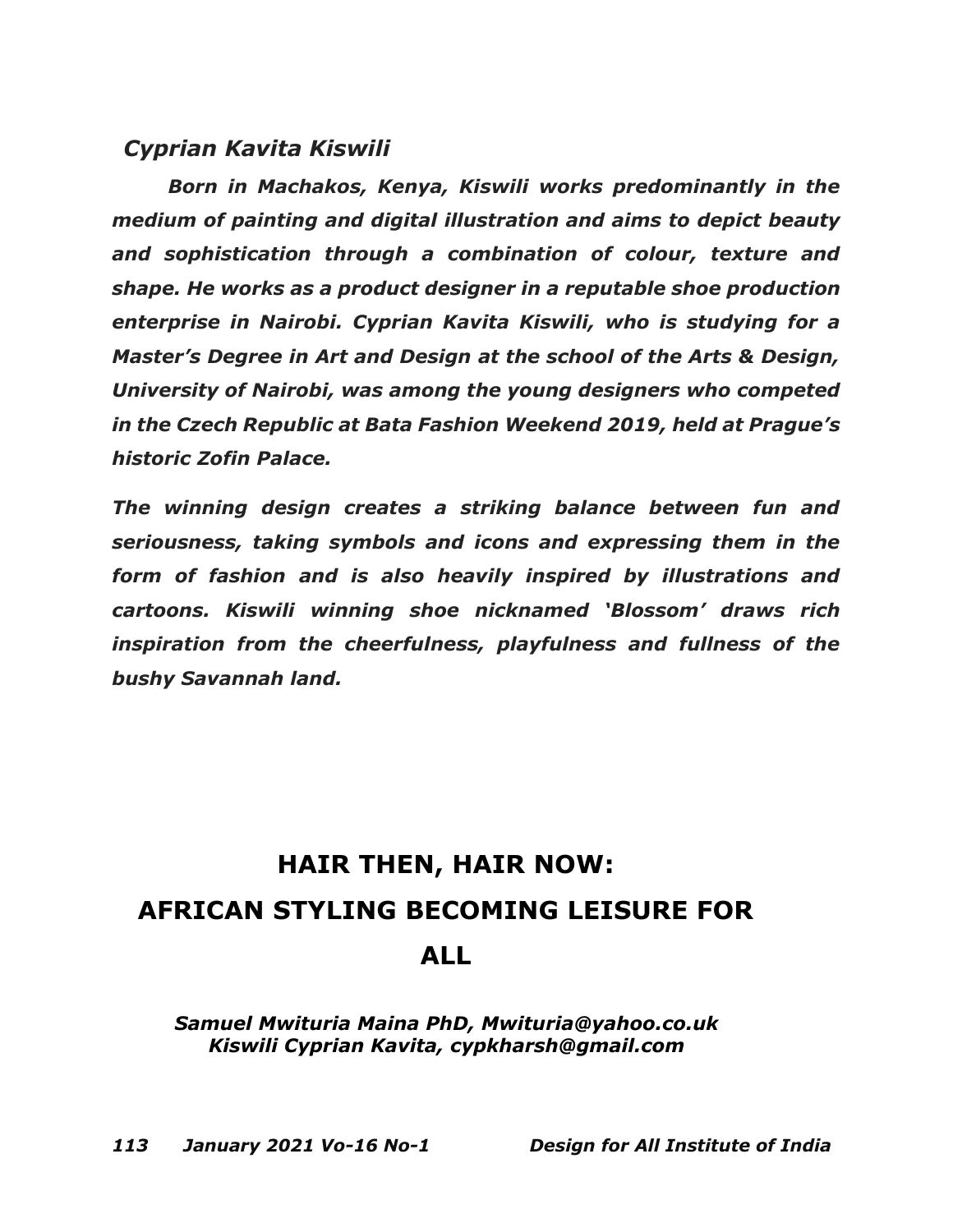## **Abstract**

*Background: The idea of leisure connoting free time makes it synonymous with laziness and wastefulness which does not fit very well within African traditional thought. In the colonial era, the idea of leisure was seen as alien to the Africans and in the post-colonial era, some people associateditwith idleness andirresponsibility. Adeeper dighowever inhistory,shows the Africanmanand woman kept themselvesentertained on specific occasions whenever they were not working. These pastime activities included dance, bull fighting, games, drawing and even hair styling. Problem: there exists a deep rooted misconception that African hairstyles are without local aesthetic content or value. From the western view, the African was thought to have no sense of leisure. Objective: the objective of this study was to establish the role and the reasons for varied hairstyles donned by Africans then and now. Design: the study used desktop and library research methods*

*Setting: the study was conducted in Nairobi Kenya under the auspices of the school of the arts and design of the University of Nairobi. Its scope however spanned Africa and the diasporic dispensations all over the world. Subjects: Prominent hairstylists were interviewed. Anthropologist gave their views while experts in fashion and fads were involved in a focus group discussion. Results: it emerged that African artistic expression through hair styling persists even in the era great neo-colonial influence from the west. Today, new styles have been infused with the old to forge new expressions away from the traditional ones of aesthetic, entertainment and rebellion. Notable are the Rasta and the hair extensions popular in the Americas among people from Africa and the ex-slave descendants. Conclusion: Several African scholars have explored*